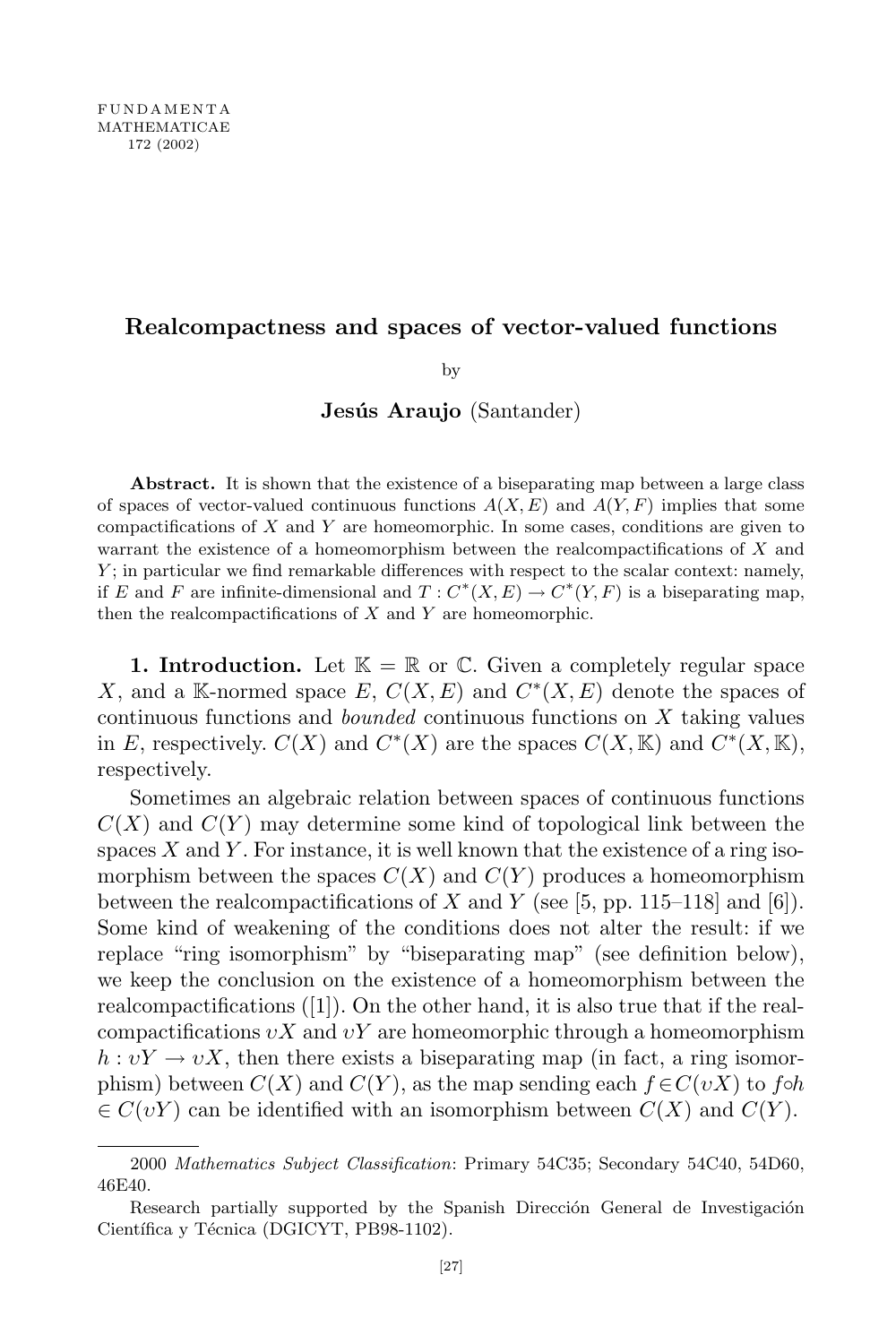Of course, if we study ring isomorphisms between  $C^*(X)$  and  $C^*(Y)$ , the conclusions we obtain are in general poorer, in the sense that we can no longer conclude the existence of a homeomorphism between the realcompactifications of  $X$  and  $Y$ , but just that the Stone–Cech compactifications of *X* and *Y* are homeomorphic. And this because every function  $f \in C^*(X)$ can be extended to a continuous function in  $C(\beta X)$ . This implies that every ring isomorphism between  $C^*(X)$  and  $C^*(Y)$  can be regarded as one between  $C(\beta X)$  and  $C(\beta Y)$ . Similar arguments also apply to biseparating maps between spaces of bounded continuous functions: the characteristics of these spaces yield a poor link between *X* and *Y* . As an example, if we take a realcompact space X which is not compact and define  $Y := \beta X$ , then the map  $T: C^*(X) \to C^*(Y)$  sending each  $f \in C^*(X)$  to its extension over  $\beta X$  is clearly a biseparating map. Nevertheless X and  $\beta X$  are not homeomorphic. This example also illustrates the fact that, in general, the existence of a biseparating map from  $C^*(X)$  onto  $C^*(Y)$  does not imply the existence of a similar map between  $C(X)$  and  $C(Y)$ . Indeed, if such a map existed, we would conclude in our example that *X* and *βX*, which are both realcompact, should be homeomorphic, contrary to our assumptions.

And what about spaces of vector-valued functions? Of course, in this context ring isomorphism does not make sense, but a close concept of biseparating map can be introduced.

In particular, a natural question arises: what happens if we consider biseparating maps  $T: C^*(X, E) \to C^*(Y, F)$ ? Clearly if *E* and *F* are infinitedimensional, we can no longer act as in the scalar-valued case, because since *E* and *F* are not locally compact, bounded continuous functions cannot be extended to functions on  $\beta X$  or  $\beta Y$  attaining values in *E* or *F*. On the other hand, classical techniques involving the study of ideals are no longer useful because our spaces do not have a ring structure.

What we obtain in this paper is a different conclusion. In our new context we are in a position to prove that the existence of a biseparating map between  $C^*(X, E)$  and  $C^*(Y, F)$  implies that not only the Stone–Čech compactifications of *X* and *Y* are homeomorphic, but so also are their realcompactifications, a result that, as we mentioned above, is far from being true in the scalar case. On the other hand, this result is the best we can expect: that is, we cannot expect a homeomorphism between *X* and *Y* .

Of course, we do not restrict our study to these special spaces, but we also obtain similar results for a large class of spaces, many of them containing unbounded functions. For instance, if we deal with spaces which do not contain "many" functions, the conclusions we get apply not to the spaces *X* and *Y* , but to some compactifications of them. But even in these cases, the structure of *X* and *Y* provides sometimes a strong link between them. In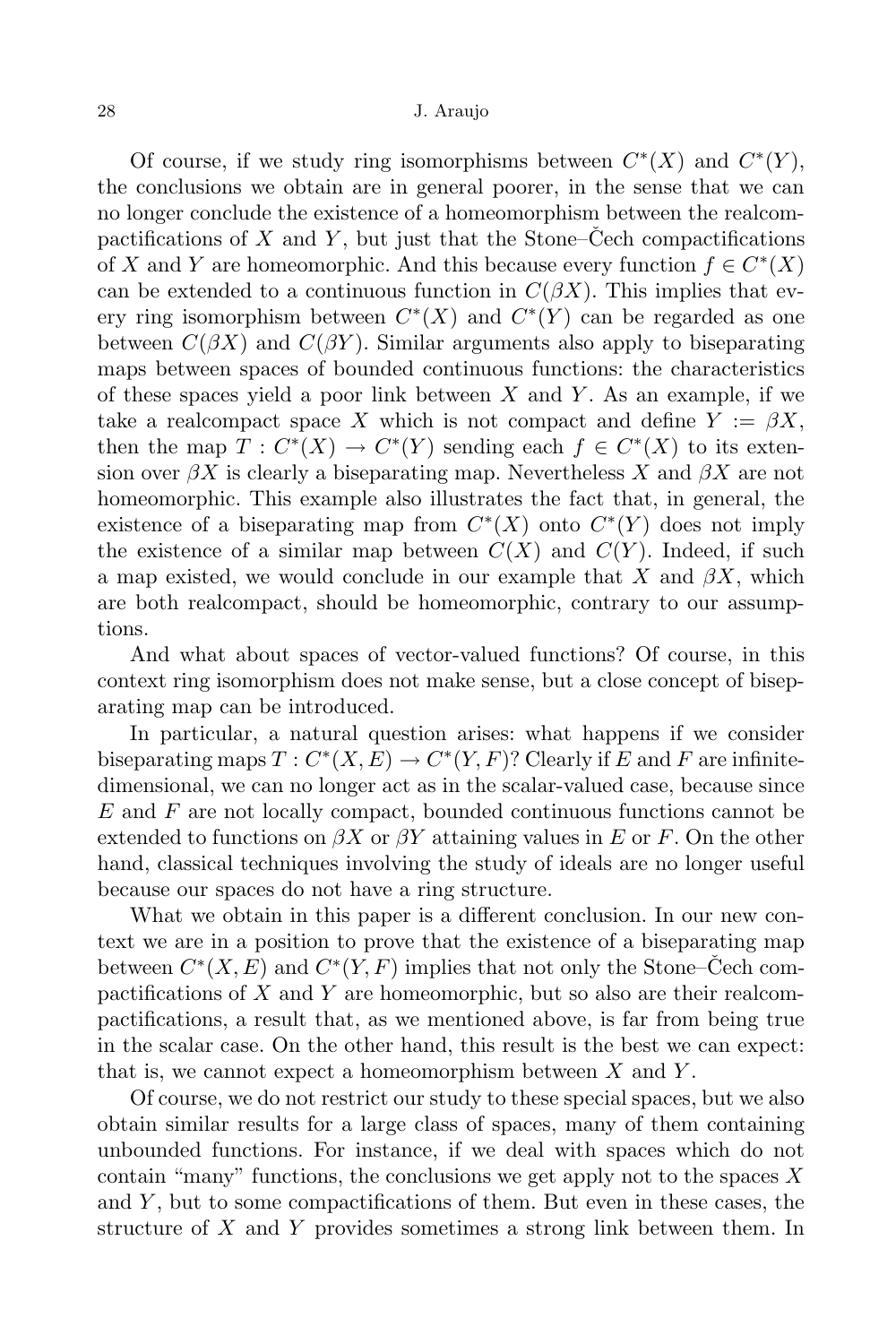particular, this happens when we study biseparating maps between spaces of uniformly continuous bounded functions.

**2. Definitions and notation.** Throughout the paper *X* and *Y* will be completely regular topological spaces, and *E* and *F* will be K-normed spaces. If *X* is also a complete metric space, we introduce  $C^*_{\text{u}}(X, E)$  as the space of uniformly continuous bounded functions defined on *X* and taking values in *E*. Also in this case  $C^*_{\mathrm{u}}(X) = C^*_{\mathrm{u}}(X, \mathbb{K})$ .

DEFINITION 2.1. Given  $f \in C(X, E)$ , we define the *cozero* set of f as

$$
c(f) := \{ x \in X : f(x) \neq 0 \}.
$$

For the following two definitions, we assume that *A, B* are subrings of  $C(X)$  and  $C(Y)$ , respectively, and that  $A(X, E) \subset C(X, E)$ ,  $A(Y, F) \subset C(X, E)$ *C*(*Y, F*) are an *A*-module and a *B*-module, respectively.

DEFINITION 2.2. A map  $T: A(X, E) \to A(Y, F)$  is said to be *separating* if it is additive and  $c(Tf) \cap c(Tg) = \emptyset$  whenever  $f, g \in A(X, E)$  satisfy  $c(f) \cap c(g) = \emptyset$ . Moreover *T* is said to be *biseparating* if it is bijective and both  $T$  and  $T^{-1}$  are separating.

Equivalently, an additive map  $T : A(X, E) \to A(Y, F)$  is separating if  $\|(Tf)(y)\| \cdot \|(Tg)(y)\| = 0$  for all  $y \in Y$  whenever  $f, g \in A(X, E)$  satisfy  $||f(x)|| \cdot ||g(x)|| = 0$  for all  $x \in X$ . Notice that in particular every ring isomorphism between  $C(X)$  and  $C(Y)$  is clearly a biseparating map. Linearity of maps will be assumed at no point of this paper.

DEFINITION 2.3. Let  $T: A(X, E) \to A(Y, F)$  be a map and suppose that *γX* is a compactification of *X*. A point  $x \in \gamma X$  is said to be a *support point* of  $y \in Y$  if, for every neighborhood *U* of *x* in  $\gamma X$ , there exists  $f \in A(X, E)$ satisfying  $c(f) \subset U$  such that  $(Tf)(y) \neq 0$ .

For a continuous map  $f: X \to \mathbb{K}$ ,  $f^{\beta X}: \beta X \to \mathbb{K} \cup \{\infty\}$  stands for the continuous extension to  $\beta X$  (the Stone–Cech compactification of *X*), mapping into  $\mathbb{K} \cup \{\infty\}$ . In particular, given a continuous map  $f : X \to E$ ,  $||f||^{\beta X}$  is the continuous extension to *βX* of  $|| \cdot || \circ f : X \to \mathbb{K} \cup \{\infty\}.$ In the same way, if  $\gamma X$  is a compactification of *X*, and  $f: X \to \mathbb{K}$  is a continuous function which can be continuously extended to a map from  $\gamma X$ into  $\mathbb{K} \cup \{\infty\}$ , we will denote by  $f^{\gamma X}$  this natural extension. Also, for  $\mathbf{e} \in E$ ,  $\hat{\mathbf{e}}$  will stand for the function constantly equal to **e**. Finally, given  $C \subset X$  and  $D \subset \gamma X$ , cl *C* and cl<sub>γ</sub>*X D* will be their closures in *X* and  $\gamma X$ , respectively.

Assume that *A* is a subring of *C*(*X*) which separates each point of *X* from each point of *βX*. In *βX*, we introduce the equivalence relation  $\sim$ , defined as  $x \sim y$  whenever  $f^{\beta X}(x) = f^{\beta X}(y)$  for every  $f \in A$ . In this way, we obtain the quotient space  $\gamma X := \beta X / \sim$ . It is easy to see that  $\gamma X$  is a compactification of *X*, and that every  $f \in A$  can be continuously extended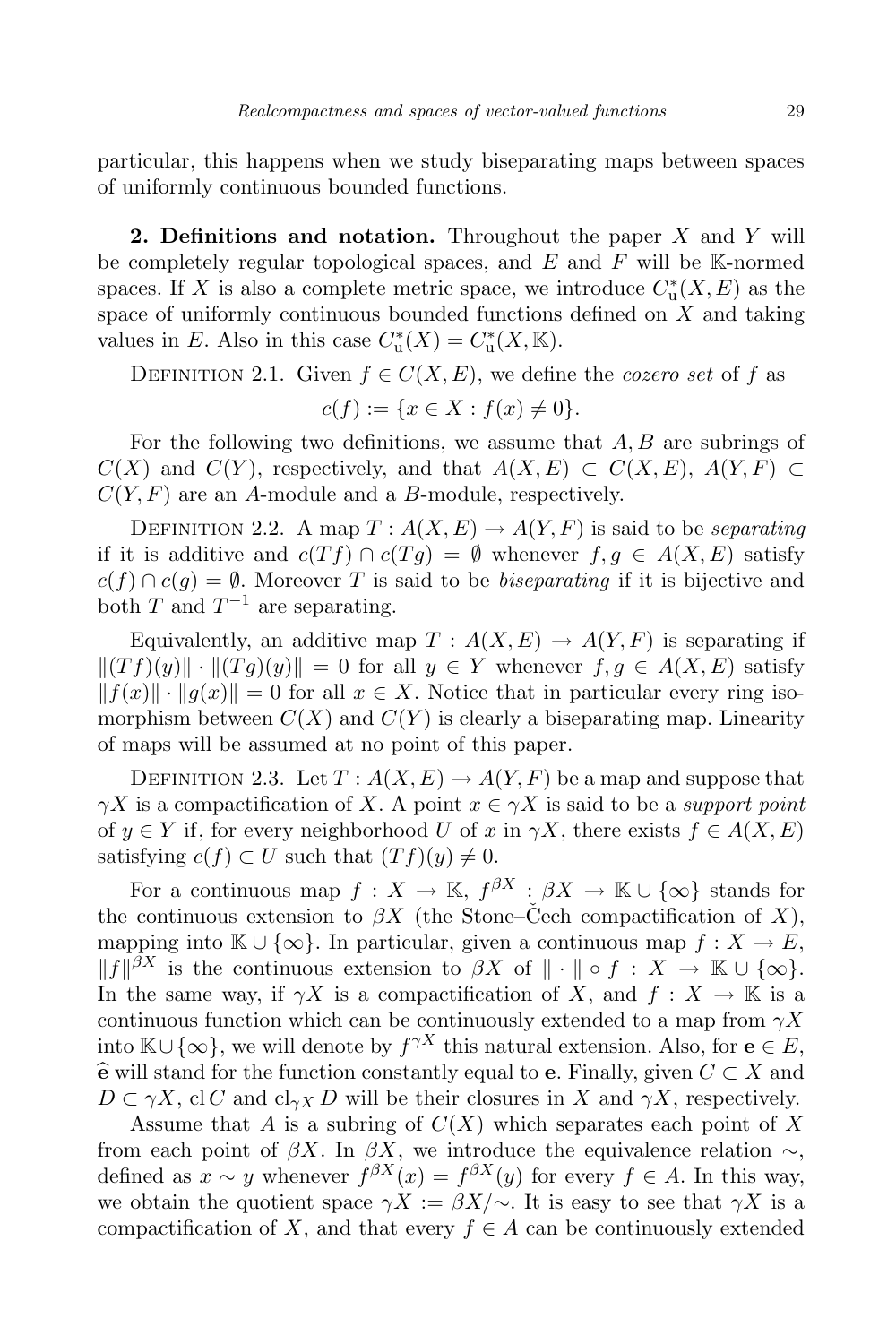### 30 J. Araujo

to a map from  $\gamma X$  into  $\mathbb{K} \cup {\infty}$ . Moreover, this extension is bounded if *f* is bounded.

Suppose that  $A(X, E) \subset C(X, E)$  is an *A*-module, where *A* is a subring of *X* which separates each point of *X* from each point of *βX*. We say that  $A(X, E)$  is *compatible* with *A* if, for every  $x \in X$ , there exists  $f \in A(X, E)$ with  $f(x) \neq 0$ , and if, given any points  $x, y \in \beta X$  with  $x \sim y$ , we have  $||f||^{3X}(x) = ||f||^{3X}(y)$  for every  $f \in A(X, E)$ . It is clear that, in this case, for each  $f \in A(X, E)$ , there exists a continuous extension  $||f||^{\gamma X}: \gamma X \to$  $\mathbb{K} \cup \{\infty\}$  of  $\|\cdot\| \circ f$  to the whole space  $\gamma X$ .

A subring  $A \subset C(X)$  is said to be *strongly regular* if given  $x_0 \in \gamma X$  and a nonempty closed subset *K* of  $\gamma X$  which does not contain  $x_0$ , there exists *f*  $\in$  *A* such that  $f^{\gamma X} \equiv 1$  on a neighborhood of  $x_0$  and  $f^{\gamma X}(K) \equiv 0$ .

EXAMPLES. 1. Suppose that  $X$  is a metric space. Then the spaces  $C(X, E)$  and  $C^*(X, E)$  are both  $C^*(X)$ -modules compatible with  $C^*(X)$ . Also, in this case, it is easy to see that  $\gamma X = \beta X$ .

2. Now suppose that *X* is a complete metric space. It is easy to see that  $C^*_{\mathbf{u}}(X, E)$  is a  $C^*_{\mathbf{u}}(X)$ -module compatible with  $C^*_{\mathbf{u}}(X)$ . In this case, in general,  $\gamma X \neq \beta X$ . On the other hand, it is immediate that we can embed isometrically our space  $C^*_{\mathrm{u}}(X)$  in  $C(\gamma X)$ . Also  $C^*_{\mathrm{u}}(X)$  is a closed subalgebra of  $C(\gamma X)$  which separates points, contains constants and, when  $\mathbb{K} = \mathbb{C}$ , it is closed under complex conjugation. Then, by the Stone–Weierstrass theorem, it coincides with  $C(\gamma X)$ . Consequently,  $C^*_{\mathfrak{u}}(X)$  is a strongly regular ring.

3. Suppose that  $\Omega$  is a (not necessarily bounded) open subset of  $\mathbb{R}^p$  $(p \in \mathbb{N})$ . For a Banach space *E*, consider the set  $C^n(\Omega, E)$  of all *E*-valued functions whose partial derivatives up to order *n* exist and are continuous  $(n \geq 1)$ . Take  $A = C^n(\Omega, \mathbb{R})$ , which is a strongly regular ring (see for instance [9, Corollary 1.2]). On the other hand, it is straightforward to see that  $C^n(\Omega, E)$  is an *A*-module and that, in this case  $\gamma \Omega = \beta \Omega$ .

4. In a similar way, if  $\Omega$  is a *bounded* open subset of  $\mathbb{R}^p$  ( $p \in \mathbb{N}$ ) and *E* is a Banach space, we define  $C^n(\overline{\Omega}, E)$  as the subspace of  $C^n(\Omega, E)$  of those functions whose partial derivatives up to order *n* admit continuous extension to the boundary of  $\Omega$ . Clearly, we can view  $C^n(\overline{\Omega}, E)$  as a subset of  $C(\operatorname{cl}_{\mathbb{R}^p} \Omega, E)$ . As above,  $A = C^n(\overline{\Omega}, \mathbb{R})$  is a strongly regular ring for which  $\gamma \Omega = \mathrm{cl}_{\mathbb{R}^p} \Omega$ , and  $C^n(\overline{\Omega}, E)$  is an *A*-module.

A subring  $A ⊂ C(X)$  is said to be *normal* if given two disjoint closed subsets *K, L* of *βX*, there exists  $f \in A$ ,  $0 \le f \le 1$ , satisfying  $f^{\beta X}(K) \equiv 1$ and  $f^{\beta X}(L) \equiv 0$ . It is said to be *local* if  $f \in C(X)$  belongs to *A* whenever for every  $x \in X$  there exist an open neighborhood  $U(x)$  of  $x$  and  $f_x \in A$ such that  $f \equiv f_x$  in  $U(x)$ .

It is clear that each normal subring  $A$  of  $C(X)$  is also strongly regular, and that every *A*-module  $A(X, E) \subset C(X, E)$  must be compatible with A.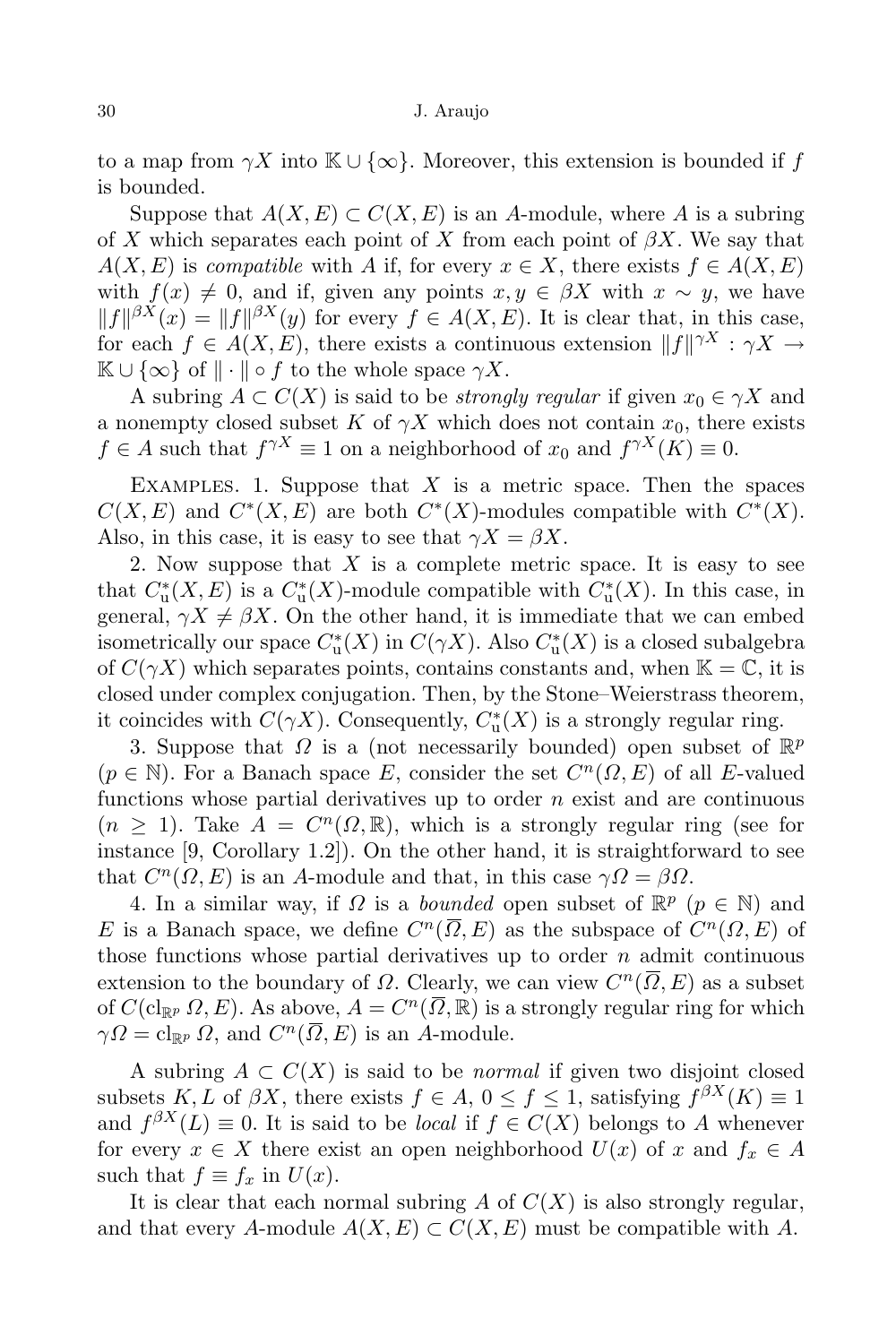In this paper we will assume we are in one of the following three situations.

SITUATION 1.  $A(X, E) \subset C(X, E)$  and  $A(Y, F) \subset C(Y, F)$  are an Amodule and a *B*-module compatible with *A* and *B*, respectively, where  $A \subset$  $C(X)$  and  $B \subset C(Y)$  are strongly regular rings. Also, in the case when  $\gamma X \neq \beta X$  and  $\gamma Y \neq \beta Y$ , we assume that for every  $x \in \beta X$  and  $y \in \beta Y$ , there exist  $f \in A(X, E)$  and  $g \in A(Y, F)$  satisfying  $||f||^{\beta X}(x) \neq 0$  and  $||g||^{\beta Y}(y) \neq 0.$ 

SITUATION 2.  $A(X, E) \subset C(X, E)$  is an *A*-module and  $A(Y, F) \subset C(X, E)$  $C(Y, F)$  is a *B*-module, where  $A \subset C(X)$  and  $B \subset C(Y)$  are normal local rings.

SITUATION 3. *E* and *F* are infinite-dimensional, and  $A(X, E)$  =  $C^*(X, E), A(Y, F) = C^*(Y, F).$ 

Notice that when we are in Situations 2 or 3, then we are also in Situation 1. Also it is clear that when we are in Situations 2 or 3, then  $\gamma X = \beta X$ and  $\gamma Y = \beta Y$ .

We will denote by  $vX$  the realcompactification of X.

Throughout the paper the word "homeomorphism" will be synonymous with "surjective homeomorphism".

**3. Main results.** We first state a general result. Even if we may not have many functions in our spaces we can link the structures of some compactifications of *X* and *Y* .

THEOREM 3.1. *Suppose that we are in Situation* 1. If  $T : A(X, E) \rightarrow$  $A(Y, F)$  *is a biseparating map, then*  $\gamma X$  *and*  $\gamma Y$  *are homeomorphic.* 

In some contexts, such as when *X* and *Y* have special structures, we can even ensure the existence of a homeomorphism between both spaces.

COROLLARY 3.2. *Assume that we are in Situation* 1. *Suppose that*  $\gamma X =$  $\beta X$  *and*  $\gamma Y = \beta Y$ . If X and Y are first-countable spaces and  $T : A(X, E) \rightarrow$ *A*(*Y, F*) *is biseparating*, *then X and Y are homeomorphic. In particular* , *if X* and *Y* are open subsets of  $\mathbb{R}^p$  and  $\mathbb{R}^q$ , respectively, then  $p = q$ .

COROLLARY 3.3. *Let*  $A(X, E) = C_u^*(X, E)$  and  $A(Y, F) = C_u^*(Y, F)$ . If  $T: A(X, E) \to A(Y, F)$  *is a biseparating map, then X and Y are uniformly homeomorphic*, *that is*, *there exists a homeomorphism*  $h: Y \to X$  *such that both h and h <sup>−</sup>*<sup>1</sup> *are uniform maps.*

Notice that Corollary 3.2 applies to Examples 1, 3 and 4. In a similar way, Corollary 3.3 applies to Example 2.

Finally we state the main result of the paper, which applies to a large family of spaces of vector-valued functions.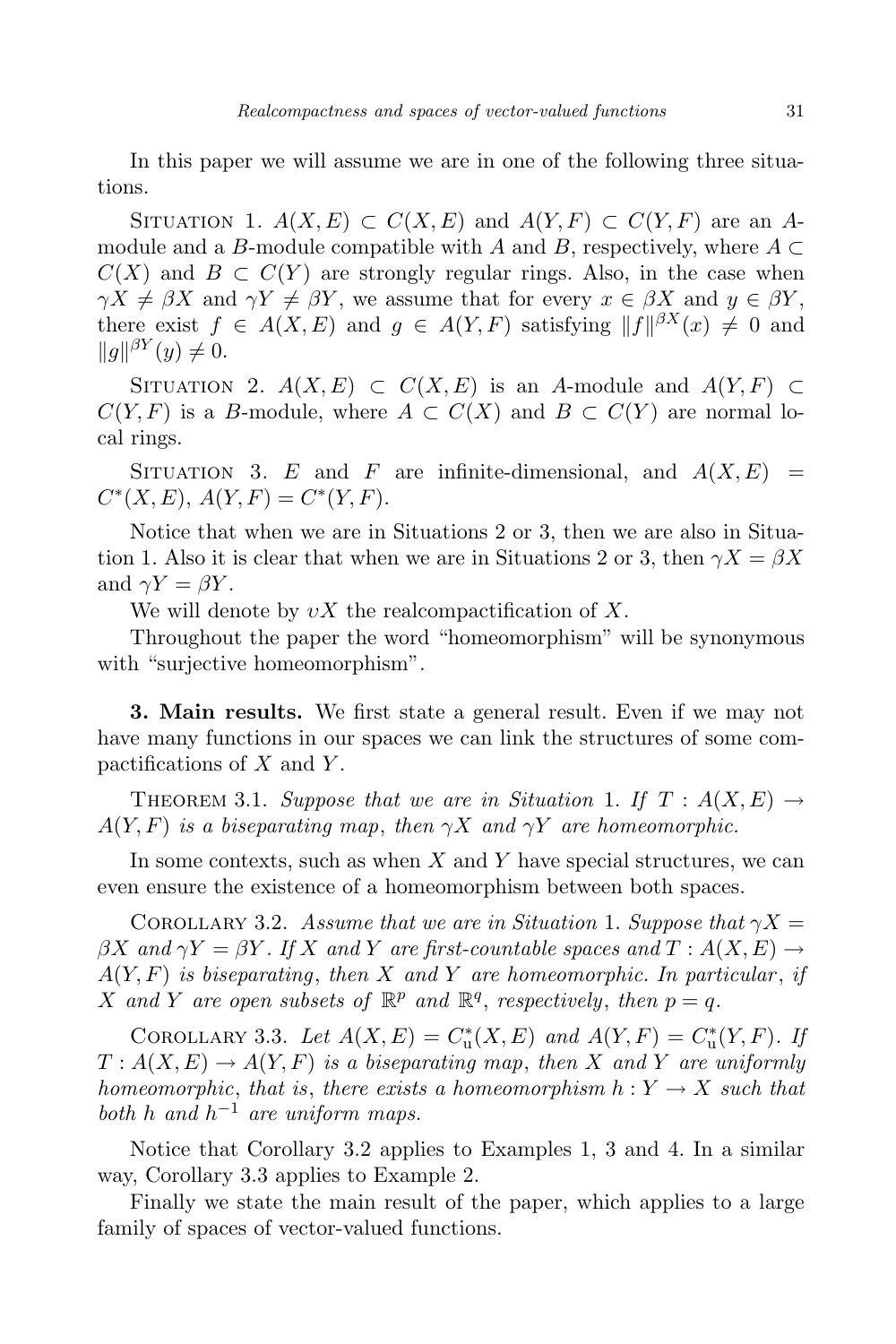THEOREM 3.4. *Suppose that we are in Situations* 2 *or* 3. If  $T : A(X, E)$  $\rightarrow$  *A*(*Y, F*) *is biseparating, then vX and vY are homeomorphic.* 

In general we cannot conclude, in Theorem 3.4, that *X* and *Y* are homeomorphic, as the following example shows.

Example. Take any space *X* which is not realcompact (for instance  $W(\omega_1) := {\sigma : \sigma < \omega_1}$ , where  $\omega_1$  denotes the first uncountable ordinal; see [5, 5.12]), and a realcompact normed space *E*. Recall that every normed space (or, more generally, every metrizable space) of nonmeasurable cardinality is realcompact ([5, p. 232]), and the assumption that all cardinal numbers are nonmeasurable is consistent with the axioms of set theory ([3, p. 217). Next, each continuous map  $f: X \to E$  can be extended to a continuous map  $f^{vX}: vX \to E$ . Clearly the map sending each  $f \in C(X, E)$  to  $f^{vX} \in C(vX, E)$  is biseparating but *X* and  $vX$  are not homeomorphic.

**4. Proofs I.** In this section we assume that we are in Situation 1.

LEMMA 4.1. *For any*  $x \in X$ , *if U is an open neighborhood of x in*  $\gamma X$ , *then there exists*  $f \in A(X, E)$  *such that*  $x \in c(f)$  *and*  $c(f) \subset U$ *.* 

*Proof.* Take  $g \in A(X, E)$  such that  $x \in c(g)$ , and  $k \in A$  such that  $k(x) = 1$  and  $k^{\gamma X} \equiv 0$  outside *U*. It is easy to see that  $f := gk \in A(X, E)$ does the job.  $\blacksquare$ 

LEMMA 4.2. Let  $T : A(X, E) \rightarrow A(Y, F)$  be a biseparating map. For  $f, g \in A(X, E), \text{ if } c(f) \subset c(g), \text{ then } c(Tf) \subset cl_{\gamma Y} c(Tg).$ 

*Proof.* Suppose that we can find  $f, g \in A(X, E)$  with  $c(f) \subset c(g)$  and  $c(Tf) \not\subset cl_{\gamma Y} c(Tg)$ . Take  $y \in c(Tf)$ ,  $y \notin cl_{\gamma Y} c(Tg)$ . By Lemma 4.1 there exists  $k \in A(Y, F)$  such that  $k(y) \neq 0$  and  $c(k) \cap cl_{\gamma Y} c(Tg) = \emptyset$ . Consequently,  $c(k) \cap c(Tg) = \emptyset$  and, since  $T^{-1}$  is separating, we deduce that *c*(*T*<sup>-1</sup>*k*) ∩ *c*(*g*) = *Ø*. Using the fact that *T* is separating we deduce that  $c(k) \cap c(Tf) = \emptyset$ . Since this is a contradiction, we conclude that  $c(Tf) \subset$  $cl_{\gamma Y} c(Tg)$ . ■

LEMMA 4.3. Let  $T: A(X, E) \to A(Y, F)$  be a biseparating map. Then *for each*  $y \in Y$ , *there exists a unique support point of y in*  $\gamma X$ *.* 

*Proof.* Take any  $y \in Y$  and define  $I_y := \{ f \in A(Y, F) : y \in c(f) \}$ . Now consider  $H(y) := \bigcap_{f \in I_y} cl_{\gamma X} c(T^{-1}f).$ 

CLAIM 1.  $H(y)$  *is nonempty.* 

We are going to see that the family  ${c_l}_{\gamma X}$   $c(T^{-1}f)$  :  $f \in I_y$  has the finite intersection property. Take  $f_1, \ldots, f_n \in I_y$ . By Lemma 4.1, we can consider  $f \in I_y$  such that  $c(f) \subset \bigcap_{i=1}^n c(\|f_i\|^{\gamma Y})$ . This gives us  $c(f) \subset \bigcap_{i=1}^n c(f_i)$ . Then, by Lemma 4.2 applied to  $T^{-1}$ , we see that  $c(T^{-1}f) \subset cl_{\gamma X} c(T^{-1}f_i)$ for every  $i \in \{1, \ldots, n\}$ , which implies that  $\bigcap_{i=1}^{n} cl_{\gamma X} c(Tf_i) \neq \emptyset$ . By the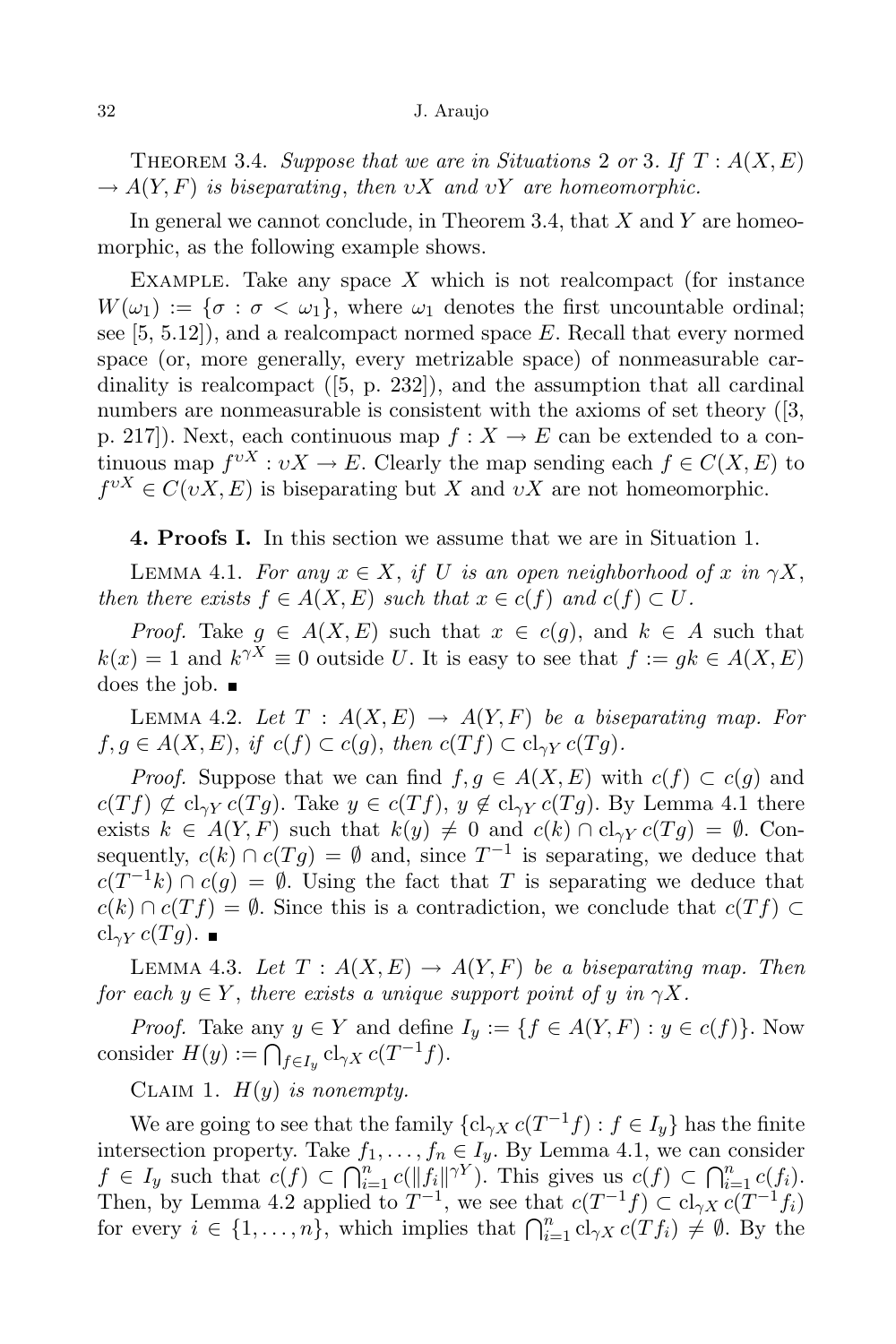compactness of  $\gamma X$ , we conclude that  $H(y)$  is nonempty, and the claim is proved.

CLAIM 2. For each  $y_0 \in Y$ ,  $H(y_0)$  consists of just one point.

Assume on the contrary that there exist two different points  $x_1, x_2 \in$ *H*(*y*<sub>0</sub>). Take *f*<sup>0</sup> ∈ *A*(*Y*, *F*) such that  $f_0(y_0) ≠ 0$ . By the definition of *H*(*y*<sub>0</sub>), both  $x_1$  and  $x_2$  belong to  $cl_{\gamma X} c(T^{-1} f_0)$ . Consider a closed neighborhood  $U_2$ of  $x_2$  such that  $x_1 \notin U_2$ . Since *A* is strongly regular, we can take  $g_1 \in A$ such that  $g_1^{\gamma X} \equiv 1$  on a neighborhood  $U_1$  of  $x_1$ , and  $g_1^{\gamma X} \equiv 0$  on  $U_2$ . It is clear that

$$
f_0 = T(g_1(T^{-1}f_0)) + T((1 - g_1)(T^{-1}f_0)),
$$

and consequently  $y_0$  belongs to the cozero set of one of the summands. We assume without loss of generality that  $y_0 \in c(T(g_1(T^{-1}f_0)))$ . Then, since  $x_2 \in H(y_0)$ , it follows that  $x_2$  belongs to  $cl_{\gamma X} c(g_1(T^{-1}f_0))$ , which is not true by construction.

We conclude that  $H(y_0)$  contains just one point.

CLAIM 3. *Given*  $y_0 \in Y$ , if  $x \in H(y_0)$ , then x is a support point of  $y_0$ .

Consider an open neighborhood *U* of  $x \in H(y_0)$  in  $\gamma X$ . We have to prove that there exists  $g_0 \in A(X, E)$  such that  $c(g_0) \subset U$  and  $(Tg_0)(y_0) \neq 0$ .

Take  $f_0 \in A(Y, F)$  such that  $f_0(y_0) \neq 0$ . Of course, if  $c(T^{-1}f_0)$  is contained in *U*, we get the result by defining  $g_0 := T^{-1}f_0$ , so we suppose this is not the case.

Take  $g_1 \in A$  such that  $cl_{\gamma X} c(g_1) \subset U$  and  $g_1^{\gamma X} \equiv 1$  on a neighborhood of *x*. It is clear that

$$
T^{-1}f_0 = g_1T^{-1}f_0 + (1 - g_1)T^{-1}f_0,
$$

and so, as above,

$$
(T(g_1T^{-1}f_0))(y_0) \neq 0
$$
 or  $(T((1-g_1)T^{-1}f_0))(y_0) \neq 0.$ 

But notice that if the latter holds, since  $x \in H(y_0)$  we should have  $x \in$  $cl_{\gamma X} c((1 - g_1)T^{-1}f_0)$ , which is not the case. Consequently, defining  $g_0 :=$  $g_1T^{-1}f_0$  we are done.

The previous lemma allows us to define a map  $h: Y \to \gamma X$  sending each point  $y \in Y$  to its support point  $h(y) \in \gamma X$ .

LEMMA 4.4. *Let*  $T: A(X, E) \to A(Y, F)$  *be a biseparating map. Suppose* that  $h(y) = x$  for some  $y \in Y$ , and that  $f \in A(X, E)$  satisfies  $||f||^{\gamma X} \equiv 0$  on *a neighborhood of x. Then*  $Tf \equiv 0$  *on a neighborhood of y.* 

*Proof.* Take an open neighborhood *U* of *x* in *γX* such that  $||f||^{\gamma X} \equiv 0$ in *U*. By the definition of support point, we can take  $g \in A(X, E)$  such that *c*(*g*) ⊂ *U* and  $(Tg)(y) \neq 0$ . Since *T* is biseparating, and *c*(*f*) ∩ *c*(*g*) =  $\emptyset$ , we deduce that  $Tf ≡ 0$  in  $c(Tg)$ , which is a neighborhood of *y*. ■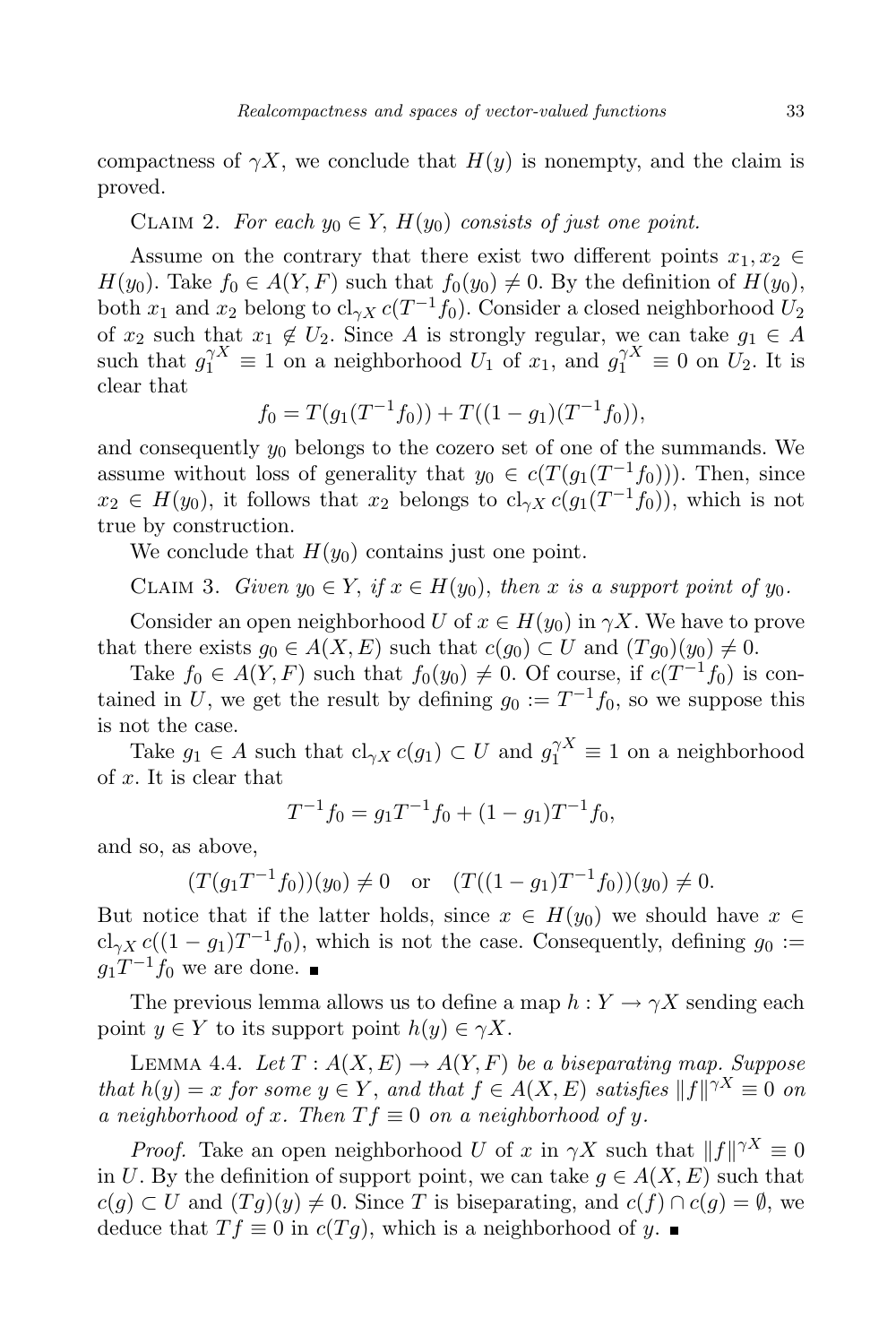Now the following corollary follows easily.

COROLLARY 4.5. Let  $T : A(X, E) \rightarrow A(Y, F)$  be a biseparating map. *Suppose that*  $y \in Y$ , *and that*  $f \in A(X, E)$  *satisfies*  $(Tf)(y) \neq 0$ *. Then*  $h(y) \in cl_{\gamma X} c(f)$ .

LEMMA 4.6. *Given* a *biseparating* map  $T: A(X, E) \rightarrow A(Y, F)$ , the as*sociated map*  $h: Y \to \gamma X$  *is continuous, and its range is dense in*  $\gamma X$ *.* 

*Proof.* We shall see first that *h* is continuous at every point of *Y* . Take  $y_0 \in Y$  and an open neighborhood *U* of  $h(y_0)$  in *γX*. By the definition of support point, there exists  $q \in A(X, E)$  such that  $cl_{\gamma X} c(q) \subset U$  and  $(Tq)(y_0) \neq 0$ . Thus  $c(Tq)$  is an open neighborhood of  $y_0$ . By Corollary 4.5,  $h(c(Tg)) \subset U$  and we are done.

On the other hand, taking into account that *T* is injective, a similar reasoning yields that for every open subset *U* of  $\gamma X$ , there are points  $h(y)$ in *U*, and consequently the range of *h* is dense in  $\gamma X$ .

LEMMA 4.7. *The map h can be extended to a continuous map from*  $\gamma Y$ *onto*  $\gamma X$ *.* 

*Proof.* Obviously, as a consequence of the previous lemma, we can extend *h* to a continuous map *h* from *βY* onto *γX*, so the result is true if  $\gamma Y = \beta Y$ .

Therefore we assume that  $\gamma Y \neq \beta Y$ .

CLAIM 1. Let  $y_0 \in \beta Y$ . Given an open neighborhood U of  $h(y_0)$  in  $\gamma X$ , *there exists*  $f \in A(X, E)$  *such that*  $c(f) \subset U$  *and*  $||Tf||^{\beta Y}(y_0) \neq 0$ *.* 

Notice that, by hypothesis, since  $\gamma Y \neq \beta Y$ , there exists  $g \in A(Y, F)$  such that  $||g||^{\beta Y}(y_0) \neq 0$ . Now take  $k \in A$  such that  $k^{\gamma Y} \equiv 0$  outside *U* and  $k^{\gamma Y} \equiv 1$ on an open neighborhood, say *V*, of  $\widehat{h}(y_0)$ . It is clear that, if we define  $f := kT^{-1}g$ , then  $c(f) \subset U$ . Also,  $\hat{h}^{-1}(V)$  is a neighborhood of *y*<sub>0</sub>. Now, if we take  $y \in \hat{h}^{-1}(V) \cap Y$ , then  $h(y) \in V$ , and consequently  $||f - T^{-1}g||^{\gamma X} \equiv 0$ on a neighborhood of  $h(y)$ . By Lemma 4.4,  $(Tf)(y) = g(y)$ . Since this holds for every  $y \in \widehat{h}^{-1}(V) \cap Y$ , we conclude that  $||Tf||^{\beta Y}(y_0) = ||g||^{\beta Y}(y_0) \neq 0$ .

*CLAIM 2. Given*  $y_1, y_2 \in \beta Y$ , if  $y_1 \sim y_2$ , then  $\hat{h}(y_1) = \hat{h}(y_2)$ .

Suppose that  $y_1 \sim y_2$ ,  $y_1 \neq y_2$ , and  $\hat{h}(y_1) \neq \hat{h}(y_2)$ . Take disjoint open subsets *U* and *V* of  $\widehat{h}(y_1)$  and  $\widehat{h}(y_2)$ , respectively, in *γX*. Now, by Claim 1, there exist  $f_1, f_2 \in A(X, E)$  such that  $c(f_1) \subset U$ ,  $c(f_2) \subset V$ , and  $||Tf_1||^{\beta Y}(y_1) \neq 0$ ,  $||Tf_2||^{\beta Y}(y_2) \neq 0$ . But, since *T* is separating and  $c(f_1) \cap c(f_2) = \emptyset$ , we deduce that  $|| (Tf_1)(y) || \cdot || (Tf_2)(y) || = 0$  for every  $y \in Y$ . Clearly this forces  $||Tf_1||^{\beta Y}(y_2) = 0$ . This contradicts the fact that  $A(Y, F)$ is compatible with *B*, which means in particular that  $||g||^{\beta Y}(y_1) = ||g||^{\beta Y}(y_2)$ for every  $q \in A(Y, F)$ .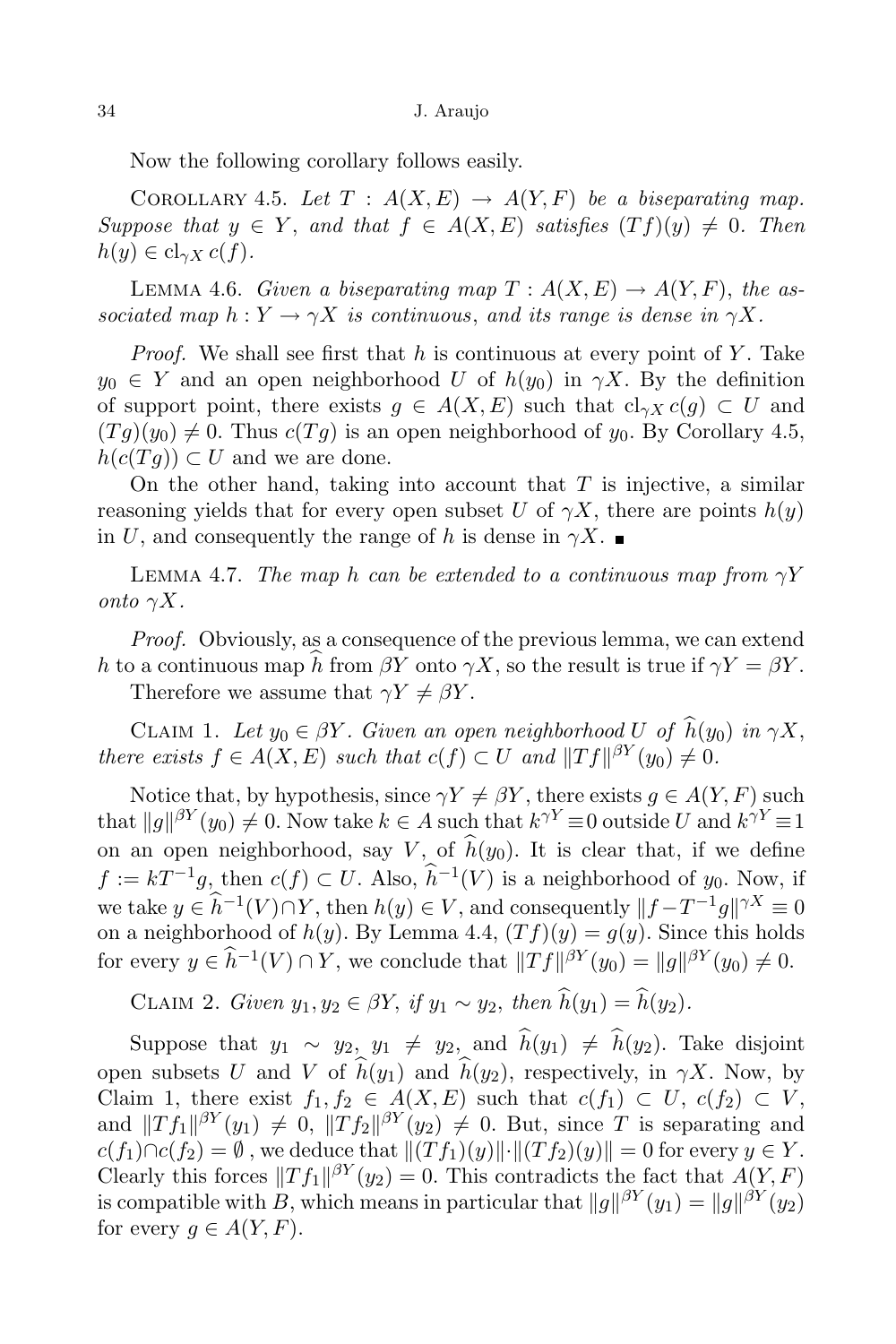Finally, because of Claim 2, given  $y \in \gamma Y$  we can define the image of *y* as the image under  $h$  of any of the elements of its equivalence class. It is clear that this determines a surjective continuous map from  $\gamma Y$  onto  $\gamma X$ which is an extension of *h*.

The extension map given in Lemma 4.7 will also be called *h*.

*Proof of Theorem 3.1.* We will show that *h* is a homeomorphism. We are going to find an inverse for  $h$ . It is clear that since  $T$  is biseparating, we can construct a function  $k : \gamma X \to \gamma Y$  associated to  $T^{-1}$ , which is an extension of a map from *X* into *γY* sending each point of *X* to its support point for *T −*1 . We just have to prove that *k* is the inverse of *h*.

 $CLAIM\ 1.$  *If*  $y_0 \in Y$ , *then*  $k(h(y_0)) = y_0$ .

Assuming the contrary, suppose that  $y_0 \in Y$  satisfies  $y_0 \neq k(h(y_0))$ . Then consider two open neighborhoods *U*, *V* in  $\gamma Y$  of  $y_0$  and  $k(h(y_0))$  respectively such that  $U \cap V = \emptyset$ .

Next, applying Lemma 4.1, take  $f \in A(Y, F)$  such that  $c(f) \subset U$  and  $f(y_0) \neq 0$ . By Corollary 4.5, *h*(*y*<sub>0</sub>) belongs to cl<sub>γ*X*</sub> *c*(*T*<sup>-1</sup>*f*).

On the other hand, as  $k : \gamma X \to \gamma Y$  is continuous there exists an open neighborhood *U*<sub>1</sub> of  $h(y_0)$  in  $\gamma X$  such that if  $x \in U_1$ , then  $k(x) \in V$ . Also since  $h(y_0) \in \text{cl}_{\gamma X} c(T^{-1}f)$ , we have  $U_1 \cap c(T^{-1}f) \neq \emptyset$ , so we may take

$$
x_0 \in U_1 \cap c(T^{-1}f).
$$

Since  $x_0 \in U_1$ ,  $k(x_0) \in V$ . But  $x_0$  also belongs to X, and therefore, by the definition of support point, there exists  $q \in A(Y, F)$  such that  $c(q) \subset V$ and  $(T^{-1}g)(x_0) \neq 0$ .

So we have  $c(f) \cap c(g) = \emptyset$ . But it is clear that

$$
x_0 \in c(T^{-1}f) \cap c(T^{-1}g),
$$

contradicting the fact that  $T^{-1}$  is separating.

Thus Claim 1 is proved.

CLAIM 2. *If*  $y_0 \in \gamma Y - Y$ , *then*  $k(h(y_0)) = y_0$ .

Take a net  $(y_\alpha)$  in *Y* converging to  $y_0 \in \gamma Y - Y$ . Since both *h* and *k* are continuous, the net  $(k(h(y_\alpha)))$  converges to  $k(h(y_0))$ . But by Claim 1,  $k(h(y_\alpha)) = y_\alpha$  for every  $\alpha$ . This implies that this net converges to  $y_0$ , and consequently  $k(h(y_0)) = y_0$ . So Claim 2 is proved.

As a consequence we easily conclude that *k* is the inverse map of *h*, and that both are homeomorphisms.

*Proof of Corollary 3.2.* By the previous theorem, *βX* and *βY* are homeomorphic. Also, since the only points of *βX* having a countable base of neighborhoods belong to  $X$  ([5, 9.7]), and the same applies to  $Y$ , we easily conclude that *X* and *Y* are homeomorphic. Finally, in the special case when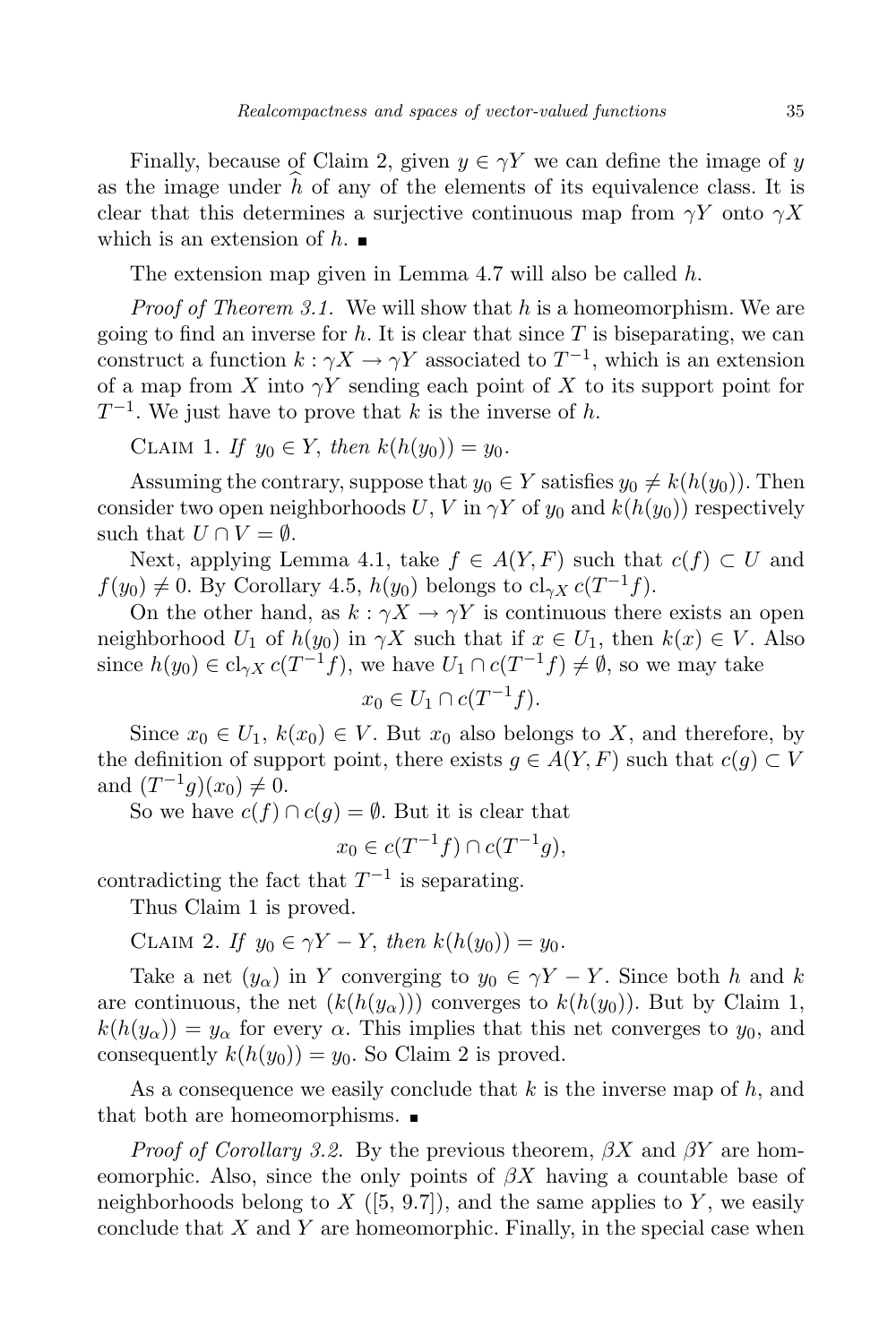X and Y are open subsets of  $\mathbb{R}^p$  and  $\mathbb{R}^q$ , respectively, this fact implies that  $p = q$  (see for instance [4, p. 120]).

*Proof of Corollary 3.3.* In [2, Lemma 3.4], it is proved, in a different context, that every point of *X* is a  $G_{\delta}$ -set in  $\gamma X$ , and that, on the other hand, no point in  $\gamma X - X$  is a  $G_{\delta}$ -set in  $\gamma X$ . Consequently, *h* is a homeomorphism from *Y* onto *X*.

Thus we have a map  $S: C(\gamma X) \to C(\gamma Y)$  defined as  $(Sf)(y) = f(h(y))$ for every  $f \in C(\gamma X)$  and every  $y \in \gamma Y$ . This map is easily seen to be bijective. Since  $C^*_{\mathrm{u}}(X)$  and  $C^*_{\mathrm{u}}(Y)$  can be identified with  $C(\gamma X)$  and  $C(\gamma Y)$ , respectively (see Example 2), we may consider  $S$  as a map from  $C^*_{\mathrm{u}}(X)$  onto  $C^*_{\mathfrak{u}}(Y)$ , where it is also defined as  $Sf = f \circ h$ . As a consequence, for each  $f \in C^*_{\mathrm{u}}(X)$ ,  $f \circ h$  belongs to  $C^*_{\mathrm{u}}(Y)$ .

But, on the other hand, we can prove as in [7, Theorem 2.3] (see also the Remark after it) that if  $f \circ h \in C^*_u(Y)$  whenever  $f \in C^*_u(X)$ , then *h* is uniformly continuous. Since the same argument works also for *h −*1 , the corollary is proved.

**5. Proofs II.** In this section we will assume that we are in Situations 2 or 3.

Recall that in this context, if we look at the equivalence relation introduced in Section 2, then  $\gamma X = \beta X$  and  $\gamma Y = \beta Y$ , so the previous results can be applied.

We start with a result whose proof is easy from Lemma 4.4 and the fact that *h* is a homeomorphism.

LEMMA 5.1. *Let*  $T: A(X, E) \to A(Y, F)$  *be a biseparating map. Suppose that*  $y \in \beta Y$ , and that  $f \in A(X, E)$  satisfies  $||f||^{\beta X} \equiv 0$  on an open subset *U of*  $\beta X$ *. Then*  $||Tf||^{\beta Y} \equiv 0$  *on the open set*  $h^{-1}(U) \subset \beta Y$ *.* 

PROPOSITION 5.2. *If*  $T : A(X, E) \rightarrow A(Y, F)$  *is a biseparating map*, *then for every*  $y \in Y$ ,  $h(y) \in vX$ .

*Proof.* Take  $y_0 \in Y$ , and suppose that  $h(y_0) \in \beta X - \nu X$ . Then there exists a sequence  $(U_n)$  of open neighborhoods of  $h(y_0)$  in  $\beta X$  such that  $\operatorname{cl}_{\beta X} U_{n+1} \subset U_n$ ,  $\operatorname{cl}_{\beta X} U_{n+1} \neq U_n$  for every  $n \in \mathbb{N}$  and  $X \cap \bigcap_{n=1}^{\infty} U_n = \emptyset$  (see for instance [3, Theorem 3.11.10]). It is clear that

$$
h(y_0) \in \mathrm{cl}_{\beta X} \bigcup_{n \in \mathbb{N}} (U_n - \mathrm{cl}_{\beta X} U_{n+2}).
$$

Since *h* is a homeomorphism, we see that  $y_0 \in \text{cl}_{\beta Y} \bigcup_{n \in \mathbb{N}} h^{-1}(U_n - \text{cl}_{\beta X} U_{n+2}).$ Consequently, if we define

$$
V_1\!:=\!\bigcup_{n\in\mathbb{N}}h^{-1}(U_{4n}-\mathrm{cl}_{\beta X}\,U_{4n+2}),
$$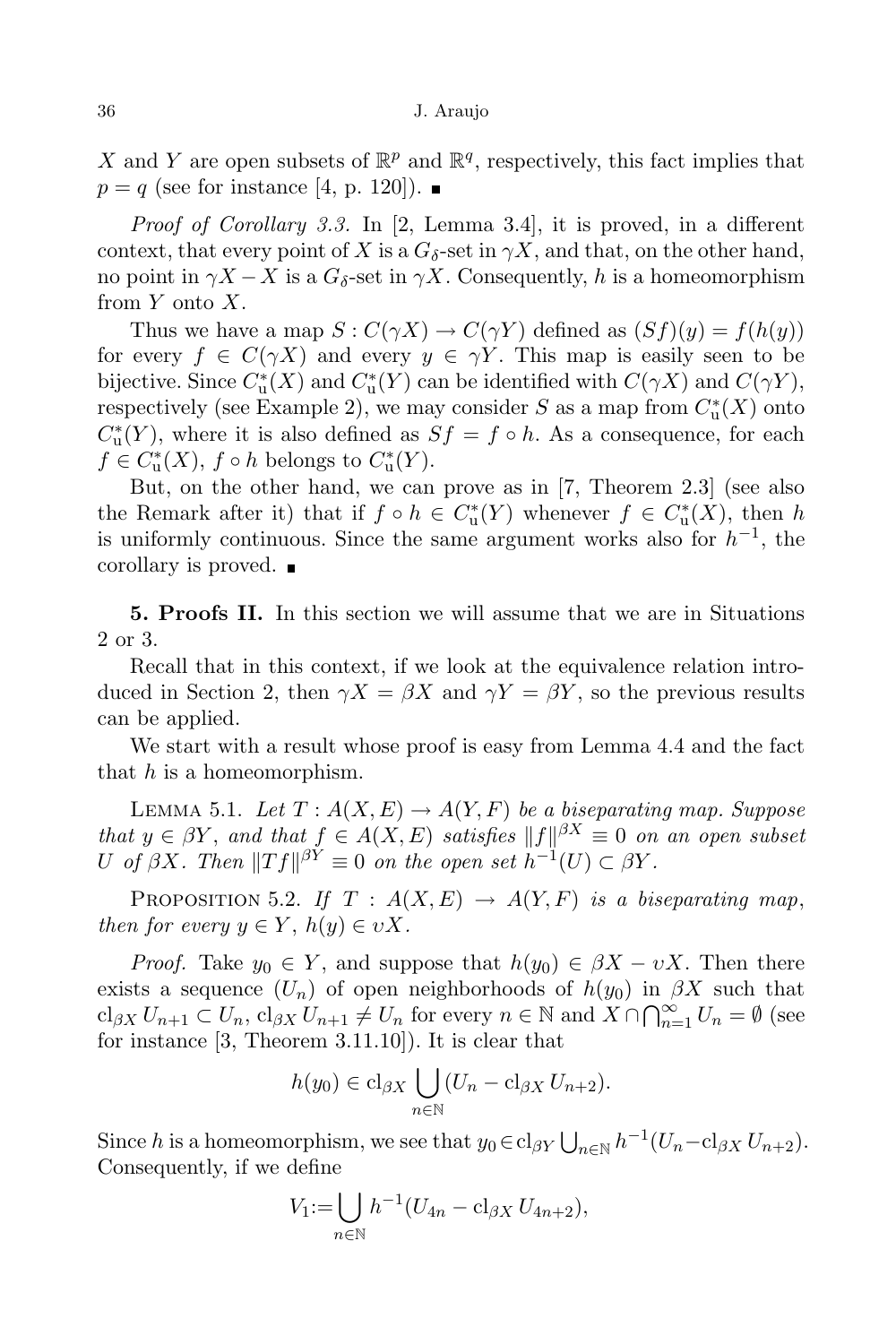*Realcompactness and spaces of vector-valued functions* 37

$$
V_2 := \bigcup_{n \in \mathbb{N}} h^{-1} (U_{4n-1} - \text{cl}_{\beta X} U_{4n+1}),
$$
  
\n
$$
V_3 := \bigcup_{n \in \mathbb{N}} h^{-1} (U_{4n-2} - \text{cl}_{\beta X} U_{4n}),
$$
  
\n
$$
V_4 := \bigcup_{n \in \mathbb{N}} h^{-1} (U_{4n-3} - \text{cl}_{\beta X} U_{4n-1}),
$$

then *y*<sup>0</sup> belongs to one of cl<sub>*βY*</sub>  $V_1$ , cl<sub>*βY*</sub>  $V_2$ , cl<sub>*βY*</sub>  $V_3$  or cl<sub>*βY*</sub>  $V_4$ . We assume without loss of generality that  $y_0 \in \text{cl}_{\beta Y} V_1$ .

At this point we split the proof into two cases.

*• Case 1. Assume we are in Situation 3.*

It is clear that if we define  $W_n := h^{-1}(U_{4n} - \mathrm{cl}_{\beta X} U_{4n+2})$  for each  $n \in \mathbb{N}$ , then  $\text{cl } W_n \cap \text{cl } W_m = \emptyset$  for  $n \neq m$ . Consider now a sequence  $(g_n)$  in *B* such that, for every  $n \in \mathbb{N}$ ,  $0 \le g_n \le 1$ ,  $g_n \equiv 1$  on  $Y \cap W_n$ , and  $g_n \equiv 0$  outside *Y* ∩  $h^{-1}(U_{4n-1} - \text{cl}_{\beta X} U_{4n+3}).$ 

Applying Riesz's Lemma ([8, Theorem 1.3.2]), we can take a sequence  $(\mathbf{e}_n)$  of norm one points in *F* such that  $\|\mathbf{e}_n - \mathbf{e}_m\| \geq 1/2$  for  $n \neq m$ .

It is also clear that, since  $T^{-1}$  is separating, we have

$$
c(T^{-1}(g_n\mathbf{e}_n)) \cap c(T^{-1}(g_m\mathbf{e}_m)) = \emptyset
$$

if  $n \neq m$ . Define  $f := \sum_{n=1}^{\infty} T^{-1}(g_n \mathbf{e}_n)$ . Notice that, for each  $x \in X$ ,  $f(x)$ belongs to *E*.

Claim 1. *f is continuous.*

Notice that  $||g_n\mathbf{e}_n||^{\beta Y} \equiv 0$  outside  $c|_{\beta Y} h^{-1}(U_{4n-1} - c|_{\beta X} U_{4n+3})$  for each *n*, which implies by Lemma 5.1 applied to  $T^{-1}$  that

$$
||T^{-1}(g_n\mathbf{e}_n)||^{\beta X}\equiv 0
$$

outside  $cl_{\beta X}(U_{4n-1} - cl_{\beta X} U_{4n+3})$ . That is, for every  $n \in \mathbb{N}$ , we have *c*( $T^{-1}(g_n\mathbf{e}_n)$ ) ⊂ cl<sub>*βX*</sub>( $U_{4n-1}$  − cl<sub>*βX*</sub>  $U_{4n+3}$ ). Now given any  $x \in X$ , there exists an open neighborhood *U* of *x* in *X* such that there are just a few numbers  $k \in \mathbb{N}$  satisfying  $U \cap \text{cl}_{\beta X}(U_{4k-1} - \text{cl}_{\beta X} U_{4k+3}) \neq \emptyset$ , due to the construction of the sequence  $(U_n)$ . This proves Claim 1.

CLAIM 2.  $f$  *belongs* to  $A(X, E)$ .

To prove this, we just need to show that *f* is bounded. Suppose on the contrary that the sequence  $(a_n := ||T^{-1}(g_n\mathbf{e}_n)||)$  is not bounded. Passing to a subsequence, we can assume that  $a_n \geq n^3$  for every  $n \in \mathbb{N}$ . Next consider the map

$$
g:=\sum_{n\in\mathbb{N}}\frac{g_n\mathbf{e}_n}{n^2}.
$$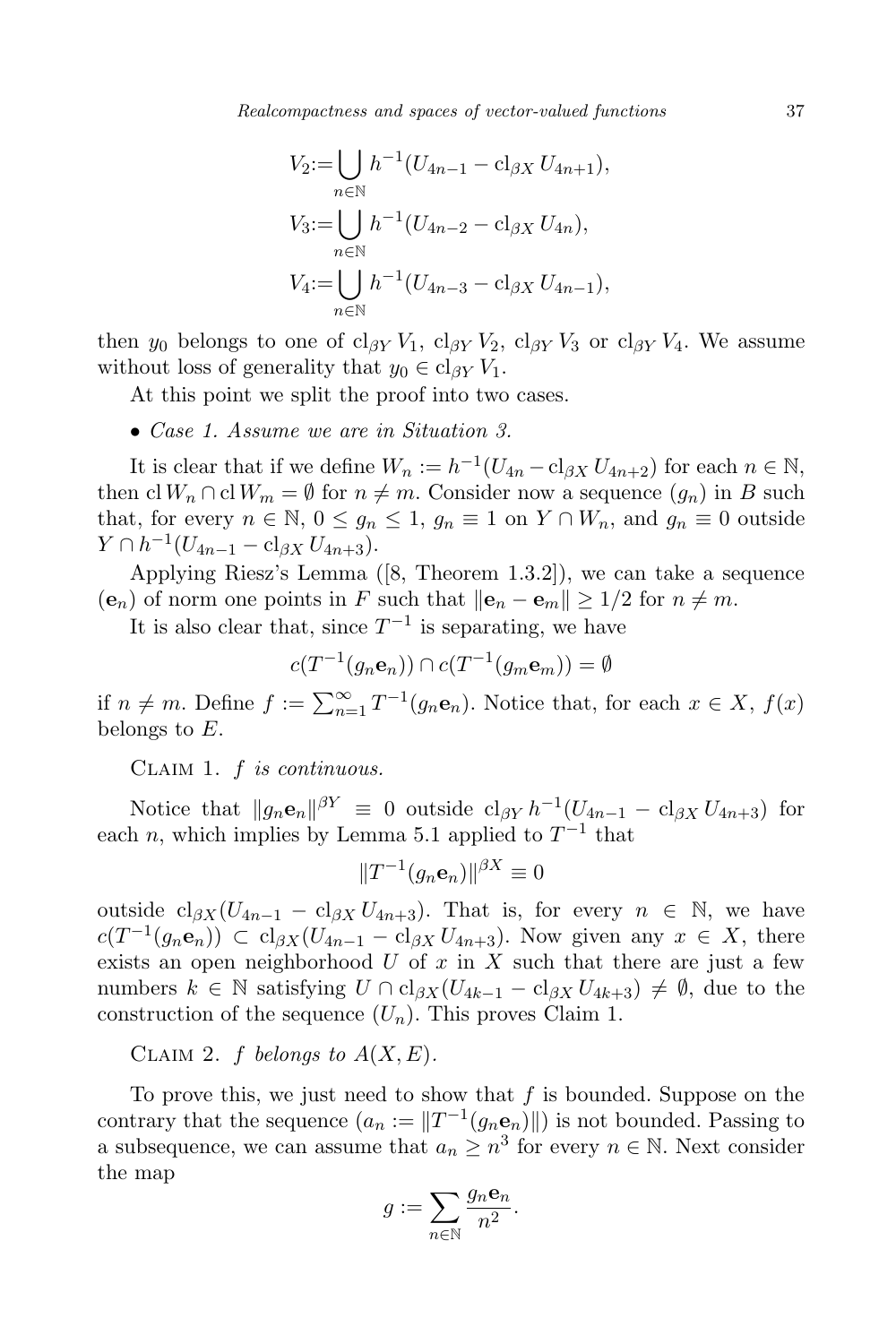It is clear that, since each  $||g_n\mathbf{e}_n|| \leq 1$ , the function *g* belongs to  $A(Y, F)$ . Consequently,  $T^{-1}g$  exists and is a bounded function on *X*. We are going to see that this leads to a contradiction. To this end take, for each  $n \in \mathbb{N}$ ,  $x_n \in X$  such that

$$
|| (T^{-1}(g_n \mathbf{e}_n))(x_n)|| \ge a_n/2 \ge n^3/2.
$$

Now notice that, for each  $n_0 \in \mathbb{N}$ ,

$$
g = \frac{g_{n_0} \mathbf{e}_{n_0}}{n_0^2} + \sum_{n \neq n_0} \frac{g_n \mathbf{e}_n}{n^2},
$$

where

$$
c\left(\frac{g_{n_0}\mathbf{e}_{n_0}}{n_0^2}\right) \cap c\left(\sum_{n \neq n_0} \frac{g_n\mathbf{e}_n}{n^2}\right) = \emptyset.
$$

Since  $T^{-1}$  is separating, we deduce that

$$
c\bigg(T^{-1}\bigg(\frac{g_{n_0}\mathbf{e}_{n_0}}{n_0^2}\bigg)\bigg) \cap c\bigg(T^{-1}\sum_{n\neq n_0}\frac{g_n\mathbf{e}_n}{n^2}\bigg) = \emptyset,
$$

and this implies that

$$
||(T^{-1}g)(x_{n_0})|| = \frac{1}{n_0^2}||(T^{-1}(g_{n_0}e_{n_0}))(x_{n_0})|| \ge \frac{n_0}{2}.
$$

Since this applies to every  $n_0 \in \mathbb{N}$ , we deduce that  $T^{-1}g$  is not bounded. This contradiction shows that *f* is bounded, and Claim 2 is proved.

Consequently, *Tf* belongs to  $A(Y, F)$ , and for each  $n \in \mathbb{N}$ ,

$$
||f - T^{-1}(g_n \mathbf{e}_n)||^{\beta X} \equiv 0
$$

on  $U_{4n} - \mathrm{cl}_{\beta X} U_{4n+2}$ , which implies by Lemma 5.1 that

$$
Tf\equiv g_n\mathbf{e}_n\equiv\mathbf{e}_n
$$

in *Y* ∩ *W<sub>n</sub>*. Also, suppose that  $(Tf)(y_0) = e_0 \text{ } \in F$ . Then there exists a neighborhood *U* of  $y_0$  in *Y* such that if  $y, y' \in U$ , then

$$
||(Tf)(y) - (Tf)(y')|| < 1/4.
$$

On the other hand, recall that  $y_0 \in \text{cl}_{\beta Y} V_1$  and, since  $h(y_0) \notin \text{cl}_{\beta X} (U_n$  $cl_{\beta X} U_{n+2}$ ) for any  $n \in \mathbb{N}$ , it follows that  $y_0 \notin cl_{\beta Y} W_n$  for any  $n \in \mathbb{N}$ . This implies that for every  $k \in \mathbb{N}$ ,

$$
y_0 \in \text{cl}_{\beta Y} \bigcup_{n \geq k} W_n.
$$

As a consequence, there are  $n_1, n_2 \in \mathbb{N}$ ,  $n_1 \neq n_2$ , such that  $U \cap W_{n_1} \neq \emptyset \neq$ *U* ∩ *W*<sub>*n*2</sub></sub>, and hence there are  $y_{n_1} \in U \cap W_{n_1}, y_{n_2} \in U \cap W_{n_2}$ . Then

$$
1/4 > ||(Tf)(y_{n_1}) - (Tf)(y_{n_2})|| = ||\mathbf{e}_{n_1} - \mathbf{e}_{n_2}|| \ge 1/2,
$$

which is impossible.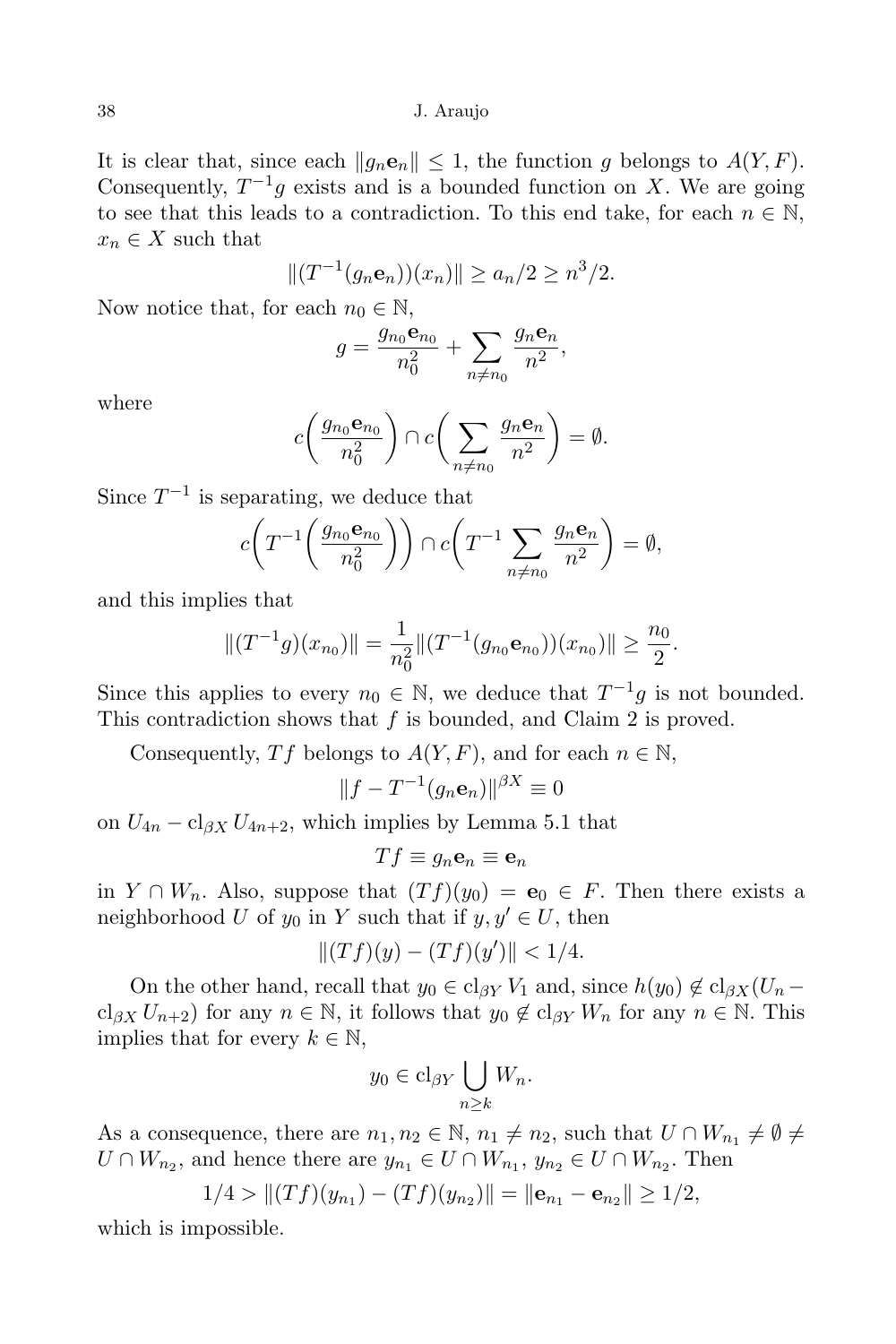### *• Case 2. Assume we are in Situation 2*.

We follow a similar pattern of proof. Now consider a sequence  $(f_n)$  in *A* such that, for every  $n \in \mathbb{N}$ ,  $c(f_n) \subset X \cap U_{4n-2}$ , and  $f_n(x) = 1$  for every  $x \in X \cap U_{4n}$ . Define  $g := \sum_{n=1}^{\infty} f_n$ . Since *A* is local, it is easy to check that *g* belongs to *A*. Also it is easy to see that for every  $n \in \mathbb{N}$ , *g* is constantly equal to *n* on  $X \cap (U_{4n} - \text{cl}_{\beta X} U_{4n+2})$ . Next take  $f \in A(X, E)$  such that  $(Tf)(y_0) = \mathbf{f}_0 \neq 0$ . Suppose that  $T(gf)(y_0) = \mathbf{f}_1 \in F$ . Consider  $n_0 \in \mathbb{N}$ ,  $n_0$  $||f_0||/2$   $>$   $||f_1|| + 1$ , and an open neighborhood  $U(y_0)$  of  $y_0$  in  $\beta Y$  such that  $h(U(y_0)) \subset U_{4n_0} \cap V$ , where

$$
V := \{ x \in \beta X : ||Tf||^{\beta Y} (h^{-1}(x)) > ||\mathbf{f}_0||/2 \}.
$$

Since  $h(y_0)$  belongs to cl<sub>*βX*</sub>  $V_1$ , we deduce as above that for every  $k \in \mathbb{N}$ ,

$$
y_0 \in \text{cl}_{\beta Y} \bigcup_{n \geq k} W_n.
$$

Now it is not difficult to see that there exists  $k \in \mathbb{N}$ ,  $k \geq n_0$ , such that *h*(*U*(*y*<sub>0</sub>))∩(*U*<sub>4*k*</sub> − cl<sub>*βX*</sub>  $U_{4k+2}$ ) is nonempty. Then if for some  $y_1 \in U(y_0) \cap Y$ , *h*(*y*<sub>1</sub>) belongs to  $U_{4k} - \mathrm{cl}_{\beta X} U_{4k+2}$ , we infer that  $||gf - kf||^{\beta X}$  is constantly zero in a neighborhood of  $h(y_1)$ . This means, in view of Lemma 5.1, that  $T(gf - kf)(y_1) = 0$ , and consequently,

$$
||T(gf)(y_1)|| = k||(Tf)(y_1)|| \ge n_0||f_0||/2 \ge ||f_1|| + 1.
$$

Since this happens for every open neighborhood of  $y_0$ , we deduce that  $T(qf)$ is not continuous, which is not possible.

In both cases, we conclude that  $h(y)$  belongs to *vX* for every  $y \in Y$ .

*Proof of Theorem 3.4.* The restriction of *h* to *υY* is continuous. Also, by Proposition 5.2,  $h(y)$  belongs to *vX* for every  $y \in Y$ . Since *vX* is realcompact, we deduce that  $h(\nu Y)$  is contained in  $\nu X$ . Since  $h^{-1}$ , for the same reason, maps elements of  $vX$  to elements of  $vY$ , and  $h^{-1}$  is continuous, we conclude that the restriction of *h* to  $vY$  is a homeomorphism onto  $vX$ .

The author wishes to thank the referee and Professor K. Jarosz for some suggestions which improved this paper.

### **References**

- [1] J. Araujo, E. Beckenstein and L. Narici, *Biseparating maps and homeomorphic realcompactifications*, J. Math. Anal. Appl. 192 (1995), 258–265.
- [2] J. Araujo and J. J. Font, *Linear isometries on subalgebras of uniformly continuous functions*, Proc. Edinburgh Math. Soc. 43 (2000), 139–147.
- [3] R. Engelking, *General Topology*, Heldermann, Berlin, 1989.
- [4] V. V. Fedorchuk, *The fundamentals of dimension theory*, in: General Topology I, A. V. Arkhangel'ski˘ı and L. S. Pontryagin (eds.), Springer, Berlin, 1990, 91–195.